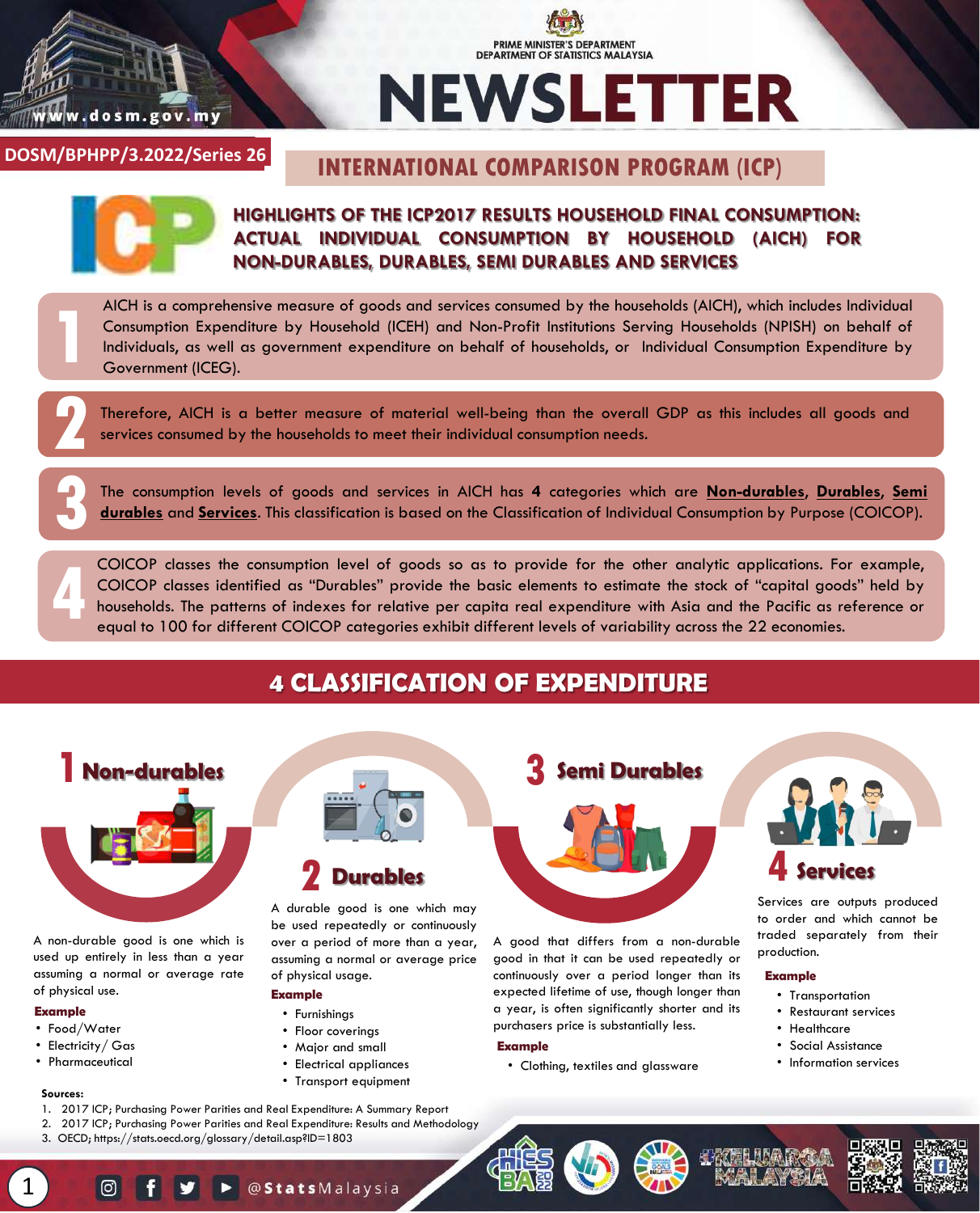# **Per Capita Real Expenditure Index for Components of AICH (Asia and The Pacific = 100), 2017**

## **Top 5 Economies Per Capita Real AICH Expenditure Index**



The data present the key results for Asia and the Pacific for broad aggregates of Gross Domestic Product (GDP).

These aggregates were derived using the Gini-Éltető-Köves-Szulc (GKES) method, so real expenditures are not additive within particular economy.

The results presented are produced by the ICP Asia Pacific regional implementing agency, based on data supplied by the participating economies, and in accordance with the methodology recommended by the ICP Technical Advisory Group and approved by the Asia and the Pacific Regional Advisory Board.

## **1 1Non-durables Durables**



# **2**



# $\frac{1}{3}$  **Semi Durables**





## Sources:

- 1. 2017 ICP; Purchasing Power Parities and Real Expenditure: A Summary Report
- 2. 2017 ICP; Purchasing Power Parities and Real Expenditure: Results and Methodology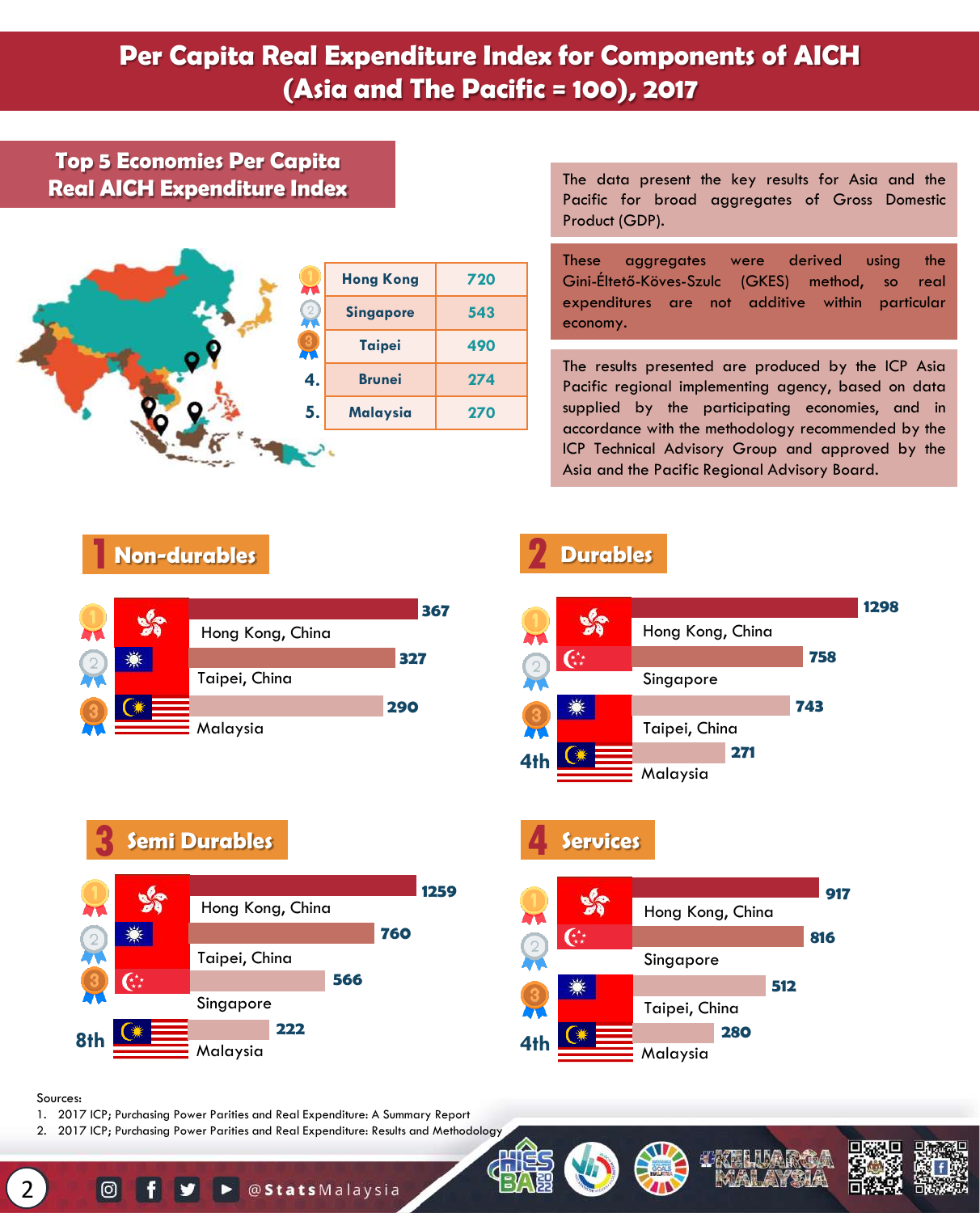## **Largest Expenditure on Top 3 AICH Economies**



## **a. Non-durables b. Durables**

- Hong Kong has the highest meat consumption in the whole Asia and the Pacific at 664g per day, equivalent to 2 pieces of 10-oz steak.
- The Hong Kongers enjoy pork and beef, consuming 4 times the UK's average daily consumption amount.
- Suppliers say that strong demand for beef, especially wagyu, owes to its versatility and the inability of the Hong Kongers to travel to Japan.



Sources : https://greenmonday.org/en/health-impact

# **c. Semi Durables d. Services**

- Hong Kongers spend an average of HK\$10,000 every year on clothing, adding up to HK\$25 billion a year in total, study found by Greenpeace.
- 85% of Hong Kongers believe that spending on nice clothes makes them feel more confident after wearing it and shopping is a way to relieve stress and kill time. 63% of Hong Kongers said that social media trigger their desire to shop and they felt satisfied after spending on nice clothes.



Sources : https://www.greenpeace.org/eastasia/press/1015/hongkong-people-spend-hk25-billion-on-clothes-a-year

\*HK\$= Hong Kong Dollar

3

- As housing conditions continue to improve in Hong Kong, people are increasingly spending money on home decoration which consists of furniture and furnishing.
- Urbanisation is likely to drive growth in the furniture market as data from the National Bureau of Statistics shows that the urbanisation rate of permanent residents in China reached 63.9% in 2020.



Source : https://research.hktdc.com/en/article/MzA3ODY3OTk5

- The public transportation network in Hong Kong is famous for being one of the most efficient system in the world.
- Under the government's rail-led transport policy, the MTR system is a common mode of public transport in Hong Kong, with over five million trips made in an average weekday. It consistently achieves a 99.9% on-time rate on its train journeys.
- MTR offers an affordable fares between 50 cents to HKD\$3.
- Hong Kong Transportation Department shows that the entire MTR railway system carries an average of 3.5 million passengers each day.



Sources :

• https://www.gov.hk/en/about/abouthk/factsheets/docs/transport.pdf • https://www.linkedin.com/pulse/mtr-hong-kong-global-gold-standardefficient-train-service-zhang/





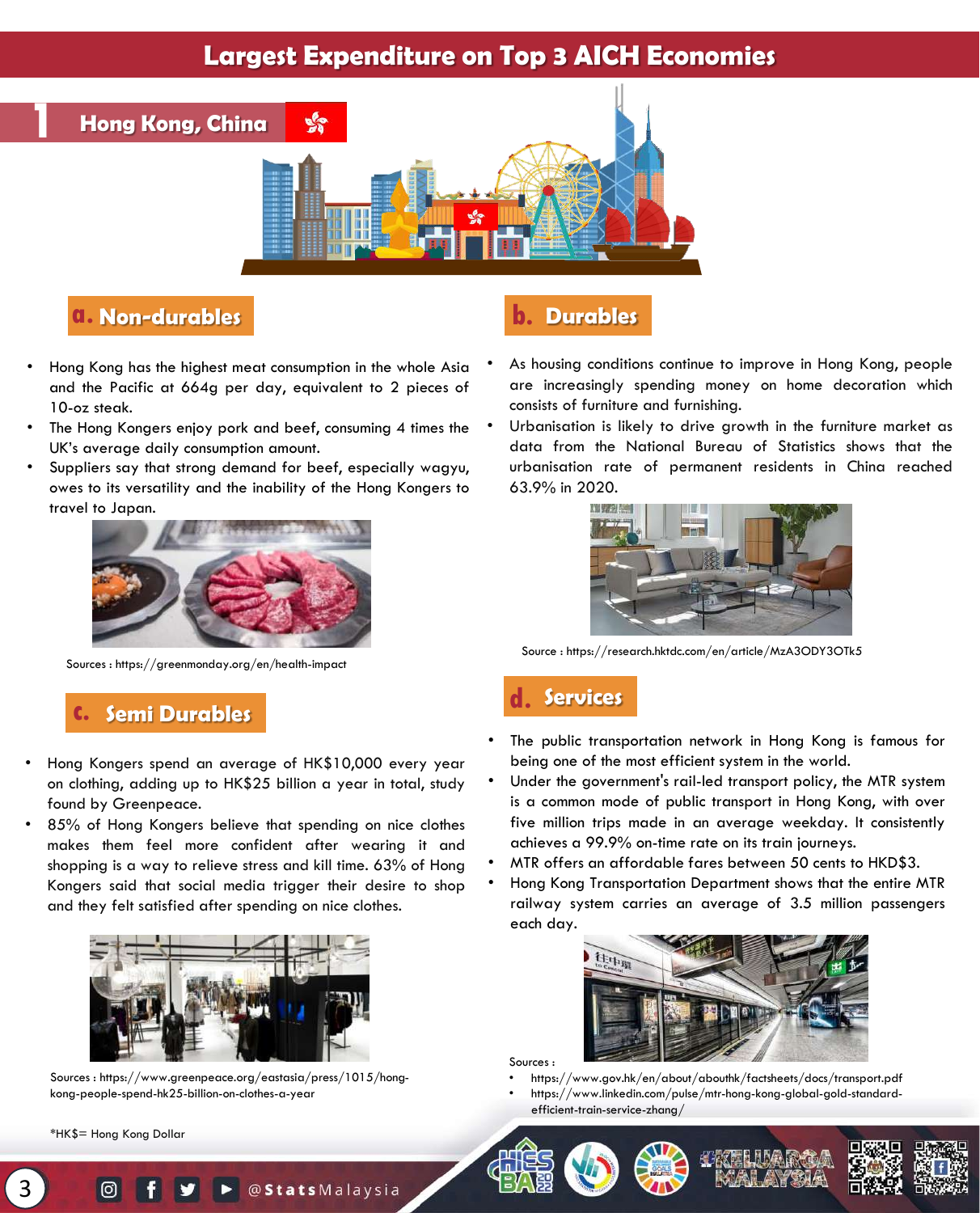

## **a. Non-durables b. Durables**

• Taiwanese people spent an average of NT\$812,000 annually on electricity, water, gas and other fuels accounting for 23.9% of the total. Meanwhile, 15.6% of Household Expenditure was spent on food, beverages, and tobacco.



Sources : https://www.taiwannews.com.tw/en/news/3520888

- Based on Taiwan's Consumer Imports Research, Taiwan's highest value imported durable consumer product was led imported phone devices including smartphones, cars, computer parts or accessories, computers, unrecorded sound media and electrical converters or power units.
- Overall spending on all Taiwanese imports, including raw materials, intermediate products and semi-finished goods, totaled \$287.2 billion in 2020.



Sources : https://www.taiwannews.com.tw/en/news/3520888

## **c. Semi Durables**

- Consumers in Taiwan spent NT\$162 billion (US\$5.2 billion) on clothing. The average consumer spent about NT\$1,469 per person on clothes. Social media advertising was a main influence for consumers, with 82% of respondents saying they bought items promoted on Facebook or Instagram.
- According to the 2017 government data on expenditure survey, Taiwanese people spent 2.87 of their Household Expenditure on clothing and footwear.



Sources : https://www.taipeitimes.com/News/taiwan/archives/2017/01/24/2003663711 \*NT\$= New Taiwan Dollar

## **d. Services**

- According to the 2017 government data on expenditure survey, the expenditure on restaurant services is at 5.42%.
- As more people are working, Taipei residents are willing to spend their money on restaurant services, rather than spending their time on the kitchen.



Sources https://www.taiwannews.com.tw/en/news/3520888

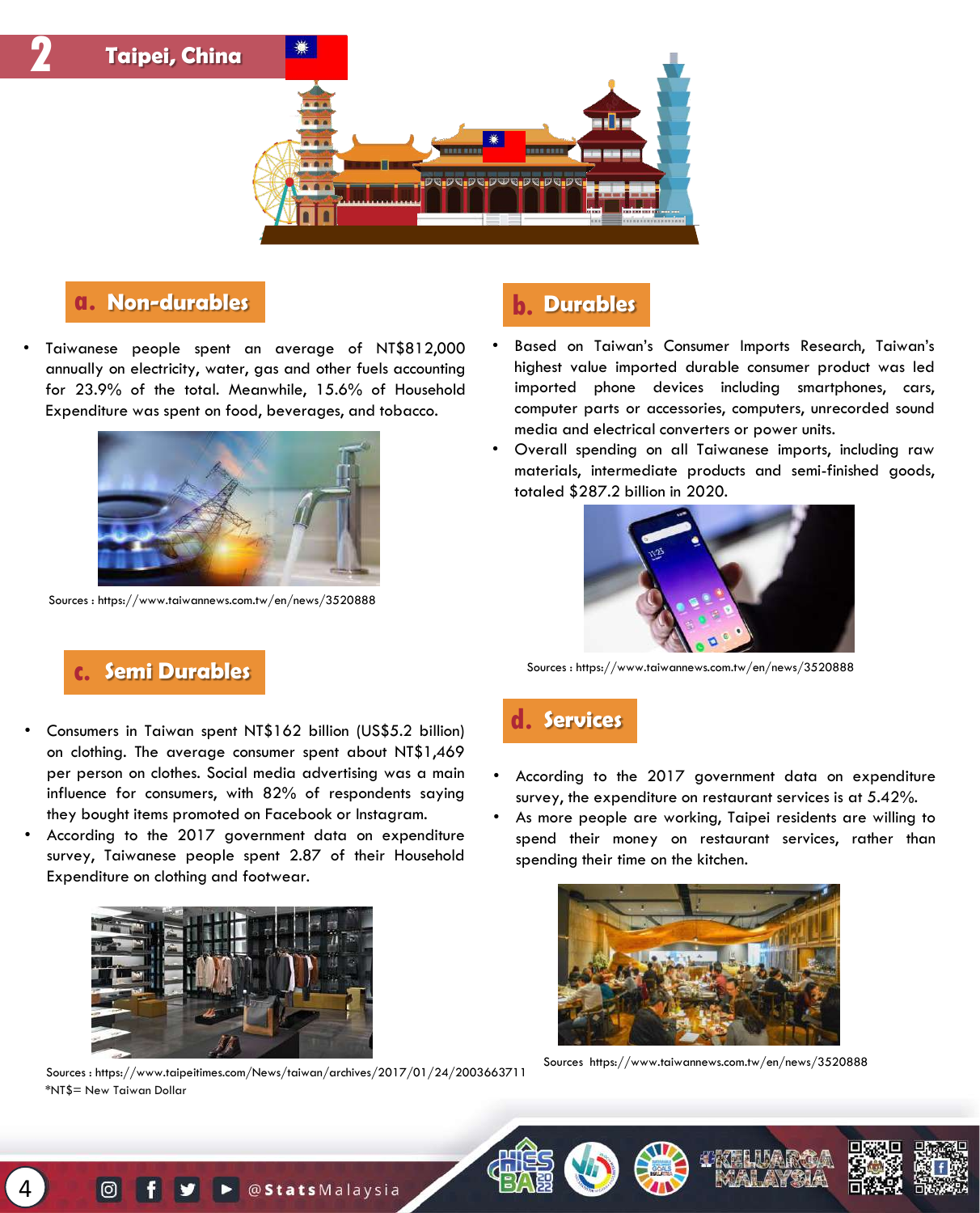

## **a. Non-durables b. Durables**

**Singapore**

**3**

- Singaporean spent about S\$1,199 per month on food, which represents 24% of their total monthly budget. Data from Household Expenditure Survey 2017 shows that most families spend around S\$350 to S\$475 per month on groceries (including food, beverage, alcohol and tobacco).
- On 2017, 367 kg of food was consumed by a person per annum which consists of 46% fruits and vegetables. The other 25% were grains and 29% on meats, eggs and seafood.



Sources : Report on the Household Expenditure Survey 2017/18, Department of Statistics Singapore

## **c. Semi Durables**

- Singaporean spend less on clothes, footwear as retail experts say this could be due to the availability of more affordable options for shoppers. The shift towards online shopping was reflected with more households performing transaction online.
- Household Expenditure Survey 2017 found that average household spent about \$120 a month on clothing and footwear.



Sources : Report on the Household Expenditure Survey 2017/18, Department of Statistics Singapore

• Out of every 10 households, approximately 8 of Singapore residents had air-conditioners, more than 9 owned a washing machine, and about 2 had a clothes dryer in their homes based on Household Expenditure Survey 2017/18 that was conducted by Department of Statistics Singapore.



Sources : Report on the Household Expenditure Survey 2017/18, Department of Statistics Singapore

## **d. Services**

- Food services accounted for 68% on Household Expenditure in 2017/18, higher than the 64% in year 2012/13.
- On average, households spent \$810 a month on food serving services in 2017/18, up from \$760 per month in 2012/13, mainly due to increased spending in restaurants, cafes and pubs.



Sources : Report on the Household Expenditure Survey 2017/18, Department of Statistics Singapore







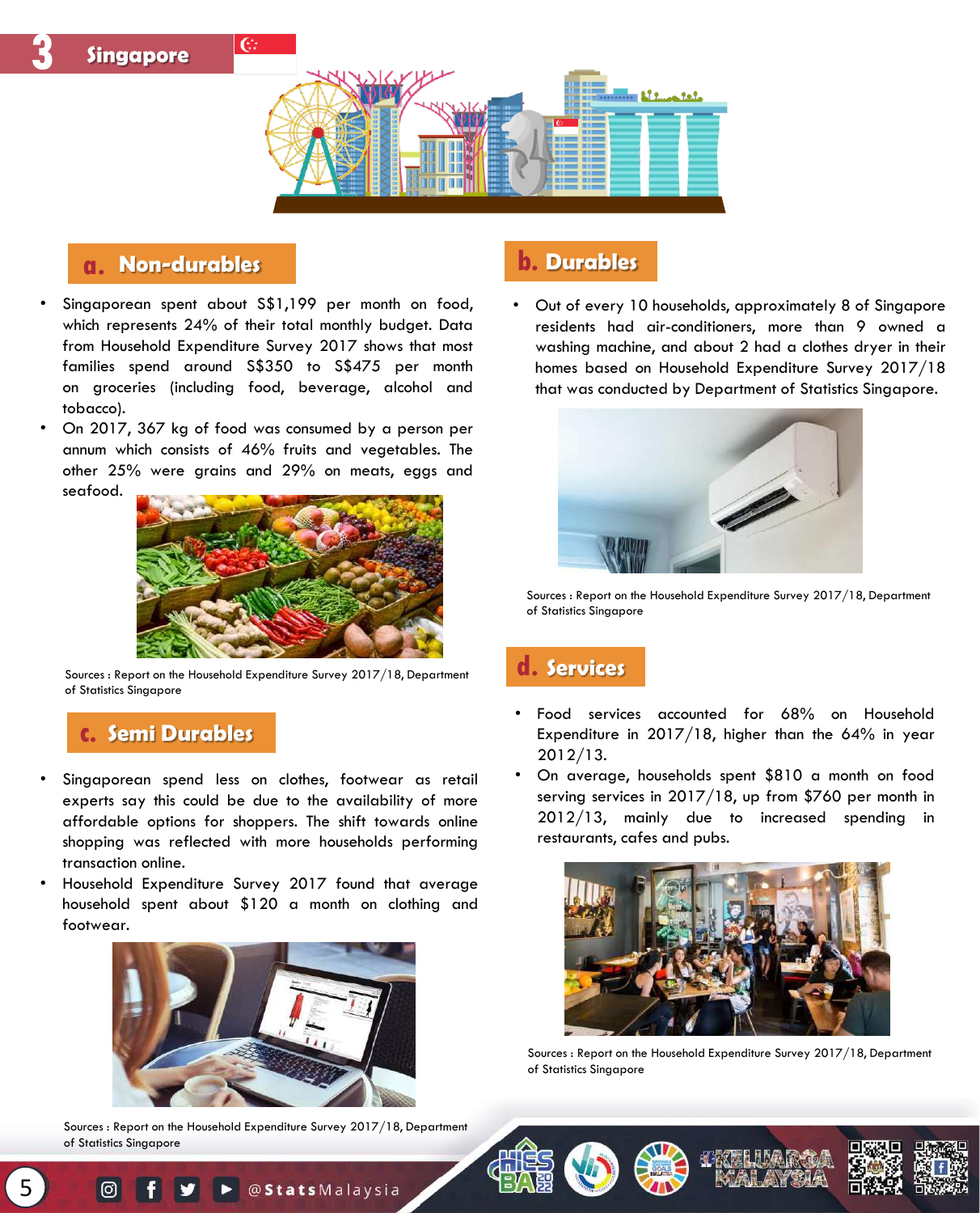## **Expenditure Items by Type of Goods, Malaysia year 2016 and 2019**



In 2019, the percentage of expenditure for services component was 52.1 per cent which was higher than the total expenditure on goods at 47.9 per cent.

In terms of growth, the services component increased by 4.5 per cent as compared to the goods component in between the period 2016-2019.

The breakdown of the goods components shows that non-durable goods dominated the composition of expenditure by 38.2 per cent year 2019.

The percentage of services component has consistently reached 50.0 per cent of total household expenditure since 2014.

## **Malaysia Top 3 Items by Highest Percentage of Household Expenditure, 2019**



**Sources:** Household Expenditure Survey Report 2019, Department of Statistics M